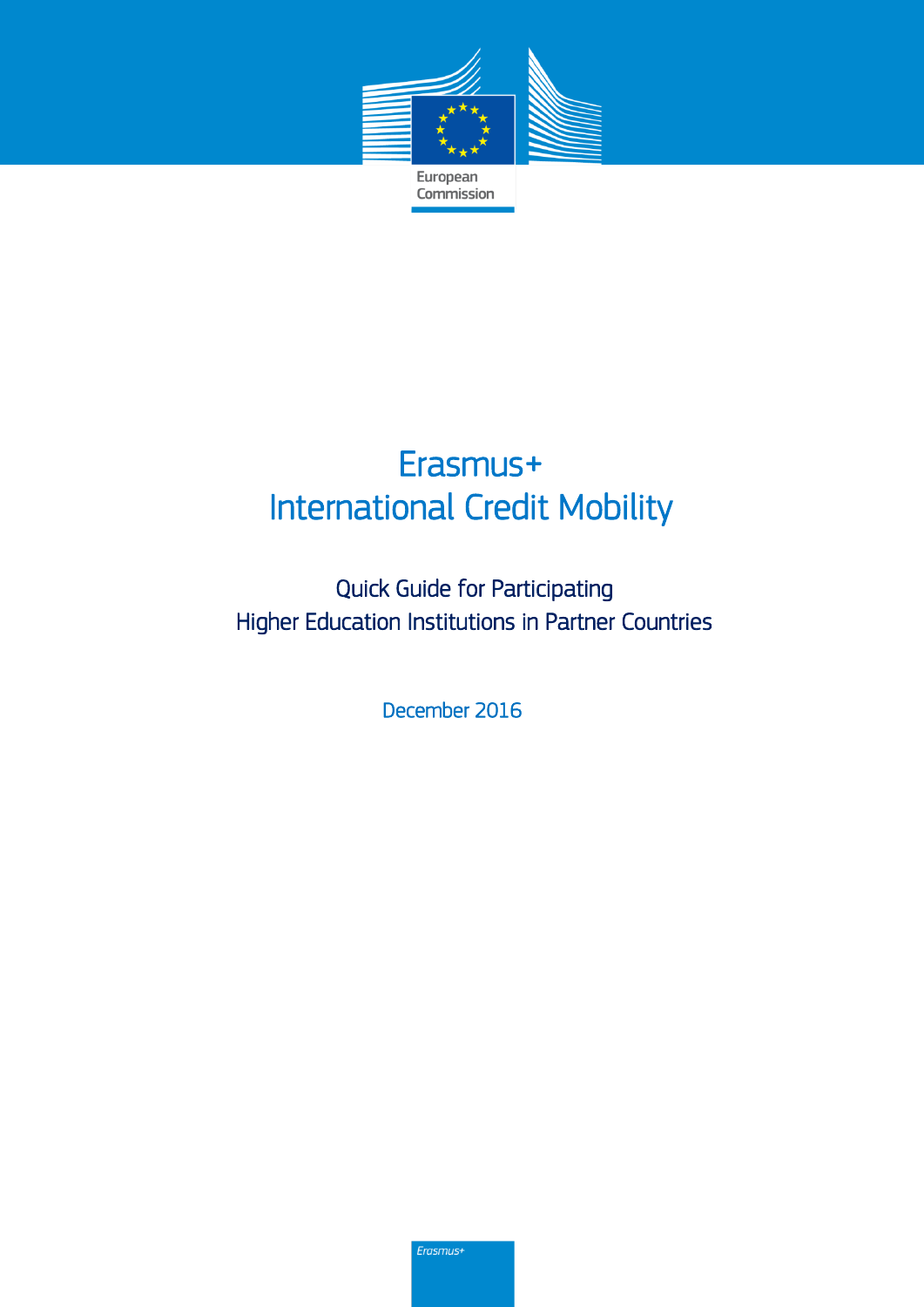

# **Foreword**

Congratulations! Your institution is part of a project that has been selected for funding for International Credit Mobility under Key Action 1 of the Erasmus+ programme, promoting the international exchange of students and staff between higher education institutions in Erasmus+ Programme and Partner Countries.<sup>1</sup>

This quick guide will provide you with basic information on the key documents, rules and guidelines you will need to be aware of. It will guide you through the next steps your institution will be expected to take, and tell you where to go for further information.

# **1. Understanding the contractual documents**

### **The beneficiary grant agreement**

This agreement links the Programme Country higher education institution to its National Agency for Erasmus+ and provides the financial support for your mobility project. As a partner organisation, you are not a direct party to this agreement but your mobility project is described within the grant.

# **The inter-institutional agreement**

Before the mobility activity can take place, your institution must sign an [inter](http://ec.europa.eu/education/opportunities/higher-education/doc/partner-programme-iia_en.pdf)[institutional agreement](http://ec.europa.eu/education/opportunities/higher-education/doc/partner-programme-iia_en.pdf) with the Programme Country institution involved in the project. You and your partner may wish to discuss the content of the agreement while preparing the project application. You should sign this agreement once your project has been selected for funding, and at the latest before the start of the first exchange. Please use the [template](http://ec.europa.eu/programmes/erasmus-plus/resources/documents-for-applicants/inter-institutional-agreement_en) on the Erasmus+ website. You and your partner are free to customise this template as you see fit detailing how you will select participants, how you will recognise study credits, if and how you will share the organisational support grant, etc.

By signing an inter-institutional agreement, the institutions commit themselves to respecting the principles and quality requirements of the [Erasmus Charter for Higher Education \(ECHE\)](http://ec.europa.eu/education/opportunities/higher-education/doc/he-charter_en.pdf) relating to the organisation and management of mobility, and agree on a series of measures to ensure high quality mobility.





For more information, the answers to the **Frequently Asked Questions** on the inter-institutional agreement between Programme Countries also apply to agreements with Partner Country institutions.

## **The learning and mobility agreements**

Before the mobility can start, the sending and receiving institutions, together with the participant (student or staff), must agree on the activities that the participant will undertake during the period abroad.

 $\overline{a}$ <sup>1</sup> The 33 Programme Countries are: the 28 EU Member States, Iceland, Liechtenstein, Norway, the former Yugoslav Republic of Macedonia and Turkey. Partner Countries are all the other countries in the world. For a complete list of Partner Countries, see the Erasmus+ Programme Guide.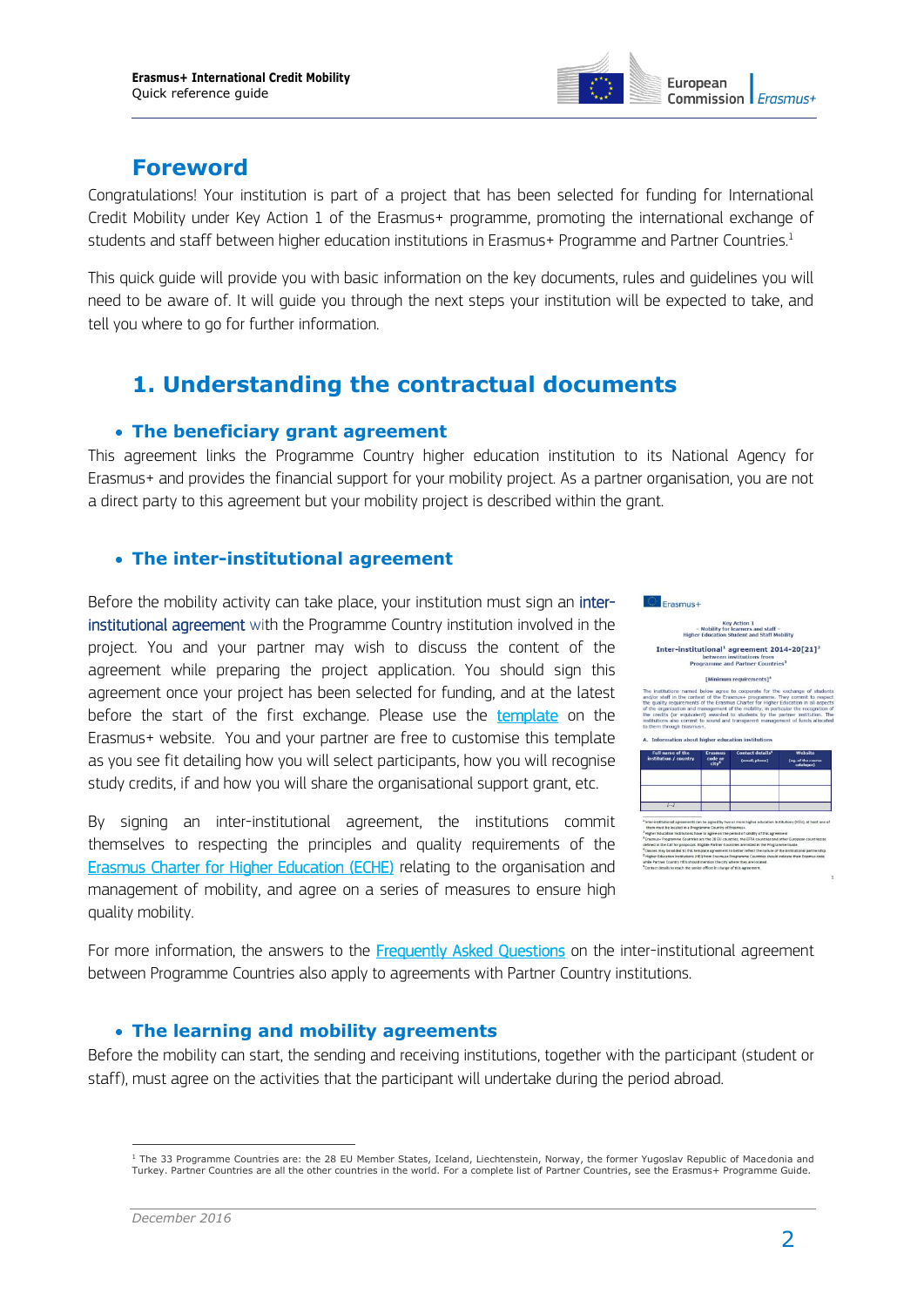All funding rules and grant amounts are set out on pages 44 to 50 on the [Erasmus+ Programme Guide.](http://ec.europa.eu/programmes/erasmus-plus/resources_en)

#### **Making changes to the project**

If the mobilities that you had planned cannot be implemented as foreseen, please contact the Programme Country institution as soon as possible. In some cases, a change to the original project may be possible within the contract (e.g. changes between study cycles, or duration of the mobility period, etc.). Your partner will inform its National Agency for Erasmus+ to find out whether or not it is allowed and how to proceed. Any change requested by the Programme Country institution that may affect your institution or the participants involved, should first be discussed and agreed upon by both partners.

*December 2016*



Similarly, the mobility agreement for members of staff sets out the [teaching](https://ec.europa.eu/programmes/erasmus-plus/sites/erasmusplus/files/files/resources/mobility-agreement-teaching_en.pdf) or [training](https://ec.europa.eu/programmes/erasmus-plus/sites/erasmusplus/files/files/resources/mobility-agreement-training_en.pdf) programme to be followed, and lists the rights and obligations of each party.

#### **The participant grant agreement**

The grant agreement sets out the financial support and payment arrangements to the participant (student or staff). Unlike other documents, this agreement is signed between the participant and the Programme Country institution.

The agreement must be signed by both parties before the start of the mobility. The Erasmus+ grant can only be paid to the participant once this agreement has been signed. The National Agency for Erasmus+ and the Programme Country institution will provide the Grant Agreement.

# **2. Managing the mobility project**

#### **Grant management**

The Programme Country institution will be responsible for signing the grant agreement with the participant and unless you specify otherwise in the inter-institutional agreement, they will administer all grant payments for mobility to Europe ("incoming") and from Europe ("outgoing").

The grant foresees organisational support (OS) of  $E$ 350 per mobile participant (up to the first 100 participants; €200 for each additional participants), for both incoming and outgoing students or staff, to cover costs directly linked to the implementation of mobility activities, such as visits to partners, selection of participants, linguistic preparation, etc. Any split between participating institutions should be agreed upon by all partners on a mutually acceptable basis and set out in the inter-institutional agreement.

Company<br>Maria



 $\mathcal{L}^{\prime\prime}$  .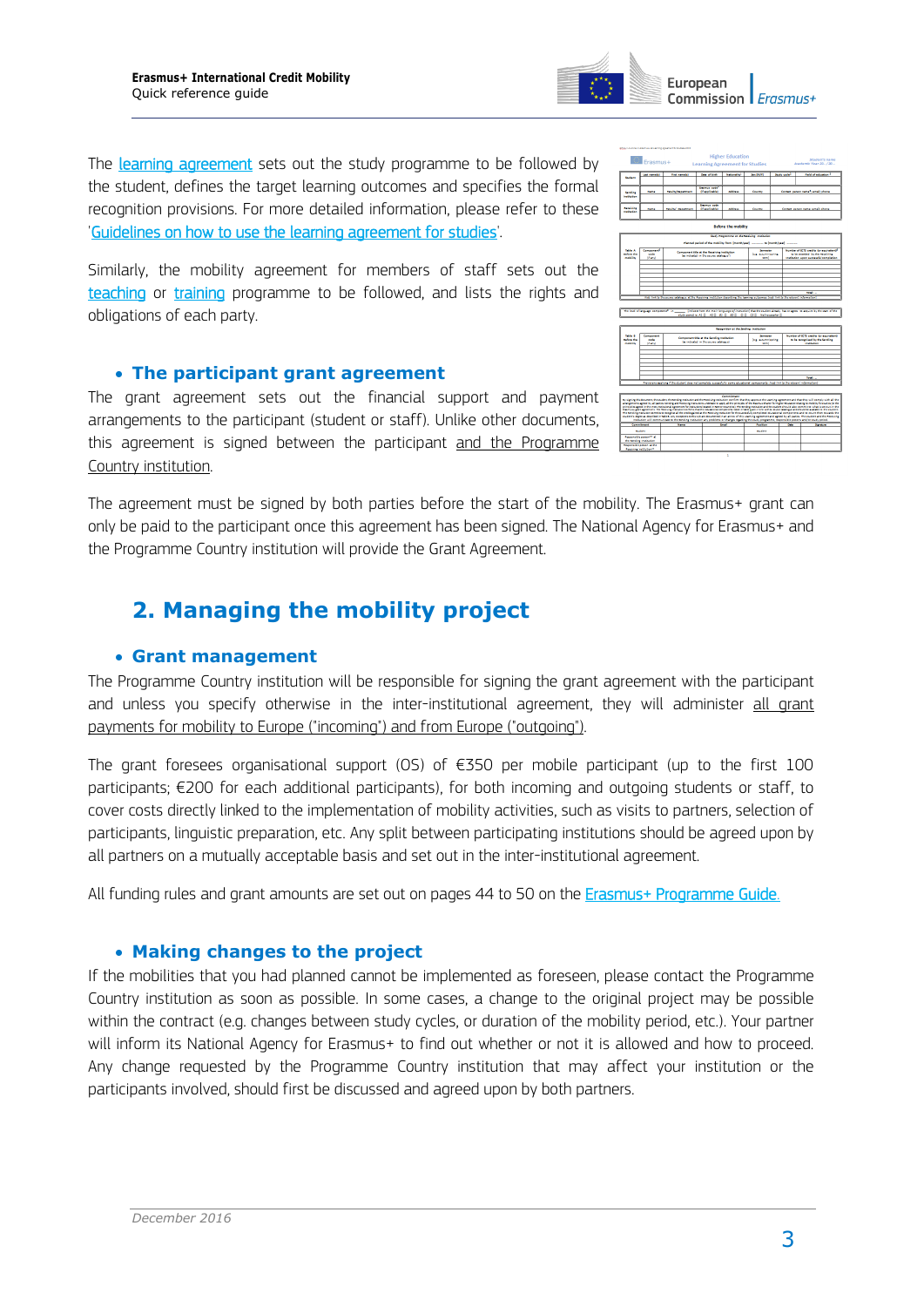

# **Selecting and sending participants**

The sending institution is responsible for selecting participants and providing them with all necessary support including pre-departure preparation, monitoring during mobility, and formally recognising the mobility period. The receiving institution offers participants a study programme, or a programme of staff training or teaching activities at their institution. The *inter-institutional agreement* details the obligations of each institution.

The selection criteria for participants are defined by their sending higher education institution, in agreement with the receiving institution. The first criterion should be academic merit, but with equivalent academic level, preference should be assigned to students from less advantaged socio-economic backgrounds.

Information on the mobility opportunities available and the selection procedure should be made public. The selection of participants, as well as the procedure for awarding them a grant, must be fair, transparent and documented and should be made available to all parties involved in the selection process.



Erasmus+ encourages the participation of students and staff with special needs. If one of your selected participants has a physical, mental or health-related situation that would prevent them from participating in a mobility activity unless extra financial support was made available, you can ask your partner to request "special needs" support from their National Agency in order to cover the extra costs involved. You will find further information on page 45 of the [Erasmus+ Programme Guide.](http://ec.europa.eu/programmes/erasmus-plus/discover/guide/index_en.htm)

The sending institution must give every Erasmus+ student a copy of the [Erasmus+ Student Charter](http://ec.europa.eu/programmes/erasmus-plus/content/erasmus-student-charter_en) once they have been selected. The Student Charter highlights the students' rights and obligations. It tells them what they are entitled to and what to expect from their sending and receiving organisations at each step of their Erasmus+ experience. This document is available in all Programme Country languages on the [Resources](http://ec.europa.eu/programmes/erasmus-plus/content/erasmus-student-charter_en) page.

#### **Recognition**

It is mandatory that mobility periods are recognised by both higher education institutions as stipulated in the inter-institutional agreement and in the Learning Agreement. The receiving institution must provide a Transcript of Records to the student and sending institution. The sending institution must fully recognise the activities successfully completed by the student during the mobility, and register them in the student's Transcript of Records.

For more detailed information, please refer to the 'Guidelines on how to use the Learning Agreement for [Studies'.](http://ec.europa.eu/education/opportunities/higher-education/doc/learning-studies-guidelines_en.pdf)

The participant will report on the quality of the recognition process by the sending institution via an online EU survey with specific sections on recognition, the results of which will be carefully monitored.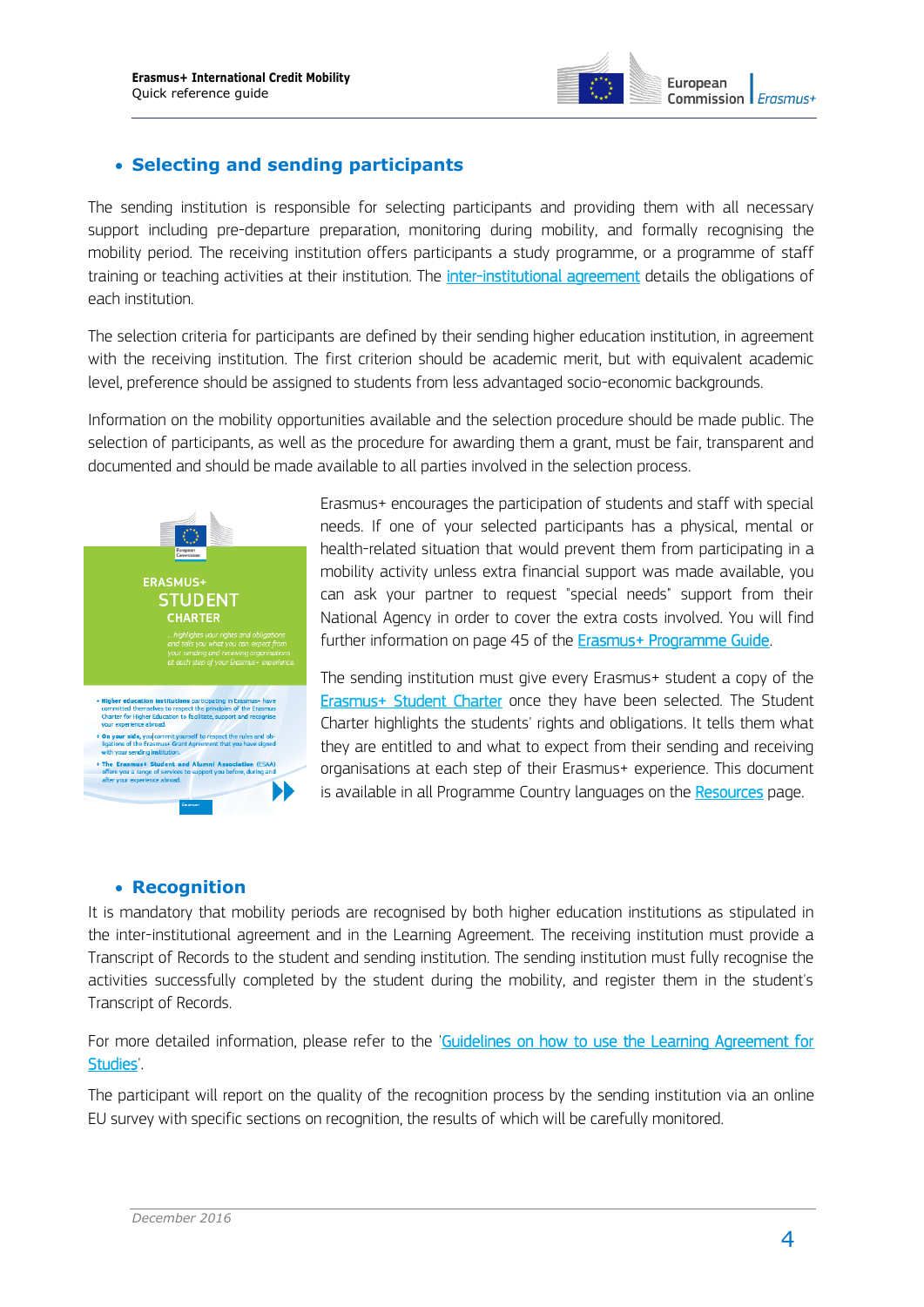

# **3. Reporting**

Once participants have been selected, your partner will have to report on all the mobility activities undertaken and on the participants involved, in an online tool called Mobility Tool+. This information will need to be updated on a monthly basis, if there have been any changes.

To this end, your institution will be expected to provide all necessary information on the participants coming from your institution. This will include participant profile, destination, duration of the mobility, etc.

# **Participant Identification Code (PIC)**

For reporting purposes, every organisation involved in the project will need a 9-digit Participant Identification Code (PIC) unique to their higher education institution. Your institution's PIC will then have to be communicated to your partner before they can start reporting on the mobility. The PIC should be registered to your institution's legal entity, which is typically at the level of the central university and not one of its faculties.

If your institution has taken part in a European programme, such as a former Framework Programme (FP7, FP6), Horizon2020, or the Capacity Building action in Erasmus+, it will already have a PIC. A simple search in the [Participant Portal for Research & Innovation](http://ec.europa.eu/research/participants/portal/desktop/en/organisations/register.html) will allow you to find your institution's unique PIC.

If your institution does not already have a PIC, then you will have to register your organisation in the Participant Portal to obtain one. Please note that 'Declared' or 'Dormant' PICs are accepted for International Credit Mobility projects. Please check carefully whether your institution already has a PIC before requesting a new one.



#### **EU Survey**

At the end of the period abroad, all mobile students and staff will be required to submit a final report. Students will receive the survey by email one month before the end of their mobility period, and submission of the report will trigger the payment of the final grant instalment to the participant. Staff will be expected to complete the survey at the end of their mobility period.

As mentioned above, a further complementary survey specifically on recognition will be sent to the student after the mobility period to assess the quality of the recognition provided.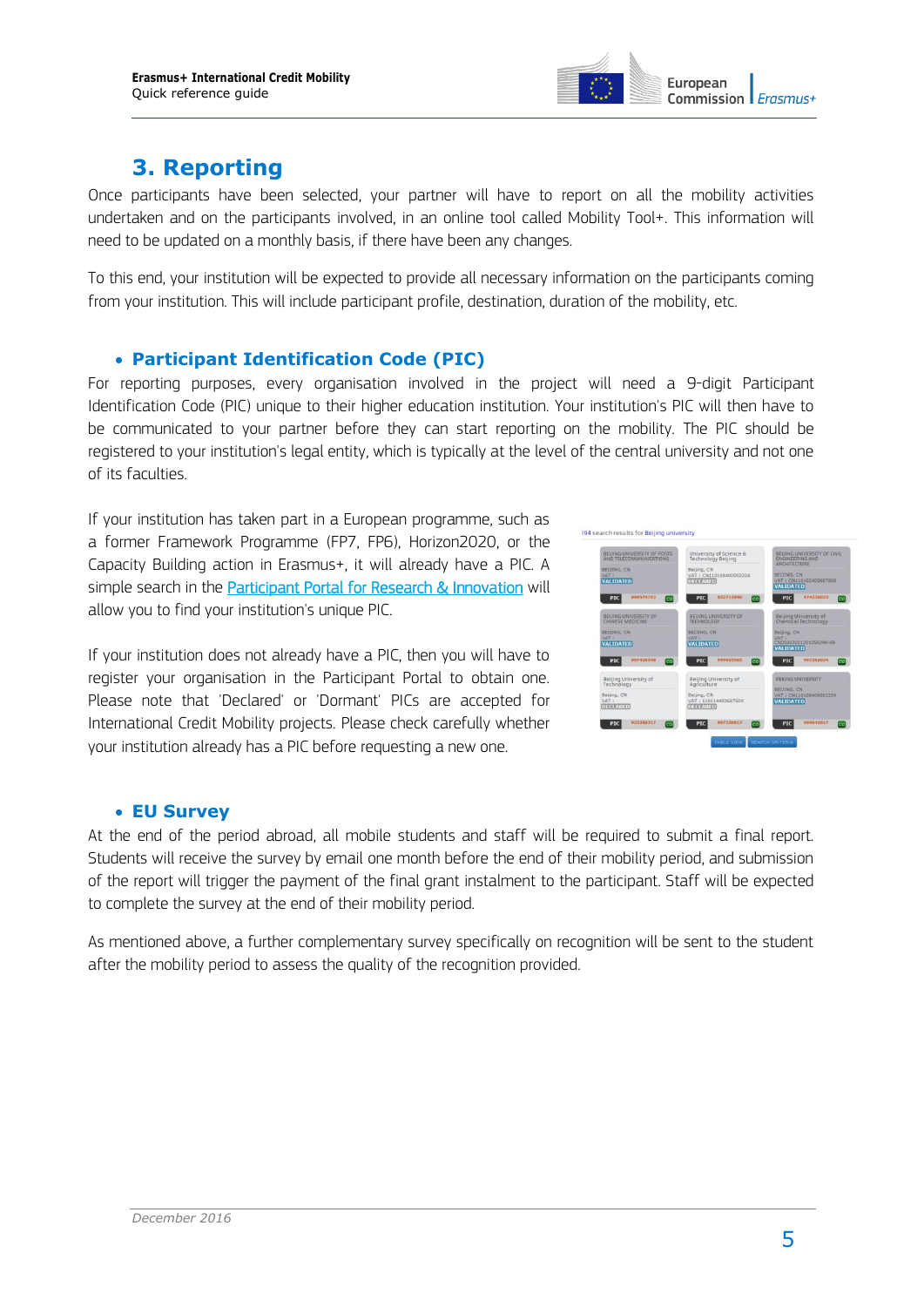

# **4. Useful resources**

[Erasmus+ Homepage: http://ec.europa.eu/programmes/erasmus-plus/index\\_en.htm](http://ec.europa.eu/programmes/erasmus-plus/index_en.htm) 

[FAQs for Higher Education Institutions:](http://ec.europa.eu/education/opportunities/international-cooperation/documents/mobility-faqs_en.pdf) http://ec.europa.eu/education/opportunities/international-

cooperation/documents/mobility-faqs\_en.pdf

[FAQs for Students & Staff:](http://ec.europa.eu/education/opportunities/higher-education/doc/students-questions-answers_en.pdf) http://ec.europa.eu/education/opportunities/higher-education/doc/studentsquestions-answers\_en.pdf

[FAQs on the Inter-institutional Agreement: http://ec.europa.eu/education/opportunities/higher-education/doc/iia](http://ec.europa.eu/education/opportunities/higher-education/doc/iia-faq_en.pdf)[faq\\_en.pdf](http://ec.europa.eu/education/opportunities/higher-education/doc/iia-faq_en.pdf) 

Erasmus+ documents and templates: [https://ec.europa.eu/programmes/erasmus-plus/resources\\_en](https://ec.europa.eu/programmes/erasmus-plus/resources_en)

Erasmus+ Programme Guide: http://ec.europa.eu/programmes/erasmus-plus/discover/guide/index\_en.htm

[Erasmus Charter for Higher Education: http://ec.europa.eu/education/opportunities/higher-education/doc/he](http://ec.europa.eu/education/opportunities/higher-education/doc/he-charter_en.pdf)[charter\\_en.pdf](http://ec.europa.eu/education/opportunities/higher-education/doc/he-charter_en.pdf) 

[Erasmus+ Student Charter:](http://ec.europa.eu/education/opportunities/higher-education/doc/charter_en.pdf) http://ec.europa.eu/education/opportunities/higher-education/doc/charter\_en.pdf

Brochure on Erasmus+ international opportunities:

http://bookshop.europa.eu/is-bin/INTERSHOP.enfinity/WFS/EU-Bookshop-Site/en\_GB/-/EUR/ViewPublication-Start?PublicationKey=EC0115429

ECTS User's Guide: http://ec.europa.eu/education/library/publications/2015/ects-users-quide\_en.pdf

Egracons European Grade Conversion System: <http://egracons.eu/>

# **5. Contact**

[National Erasmus+ Offices](https://eacea.ec.europa.eu/erasmus-plus/contacts/national-erasmus-plus-offices_en) are responsible for the local management of the international dimension of the higher education aspects of the Erasmus+ Programme in 27 Partner Countries outside the EU. You can find the contact for your country at the following link: [https://eacea.ec.europa.eu/erasmus-plus/contacts/national-erasmus-plus-offices\\_en](https://eacea.ec.europa.eu/erasmus-plus/contacts/national-erasmus-plus-offices_en)

If your institution is located in a Partner Country where there is no National Erasmus+ Office, you should contact your partner in the Programme Country for any information.